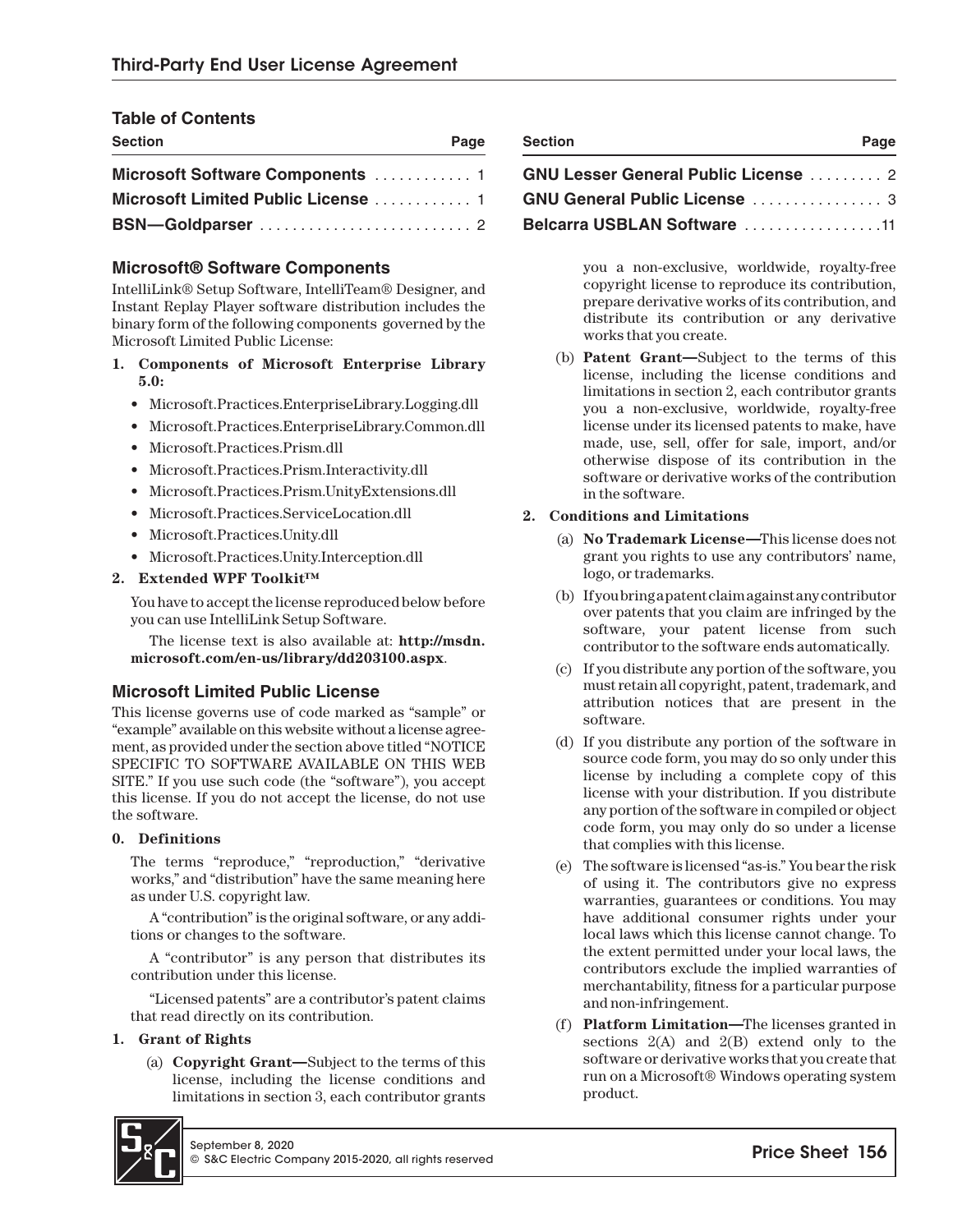# **BSN—Goldparser**

IntelliLink Setup Software distribution includes the binary form of version 2 of bsn-GoldParser by Arsène von Wyss, governed by GNU Lesser General Public License, based on version 3 of the GNU General Public License. Please see below the text of both licenses. GNU Lesser General Public License is available at **http://www.gnu.org/licenses/lgpl. html,** and version 3 of the GNU General Public License is available at **http://www.gnu.org/licenses/gpl-3.0.html**. The source code of bsn-GoldParser is available at **https:// code.google.com/p/bsn-goldparser/source**.

# **GNU Lesser General Public License**

# **Version 3, 29 June 2007**

Copyright © 2007 Free Software Foundation Inc. <**http://fsf.org/**>.

Everyone is permitted to copy and distribute verbatim copies of this license document, but changing it is not allowed.

This version of the GNU Lesser General Public License incorporates the terms and conditions of version 3 of the GNU General Public License, supplemented by the additional permissions listed below.

## **0. Additional Definitions.**

As used herein, "this License" refers to version 3 of the GNU Lesser General Public License, and the "GNU GPL" refers to version 3 of the GNU General Public License.

"The Library" refers to a covered work governed by this License, other than an Application or a Combined Work as defined below.

An "Application" is any work that makes use of an interface provided by the Library, but which is not otherwise based on the Library. Defining a subclass of a class defined by the Library is deemed a mode of using an interface provided by the Library.

A "Combined Work" is a work produced by combining or linking an Application with the Library. The particular version of the Library with which the Combined Work was made is also called the "Linked Version."

The "Minimal Corresponding Source" for a Combined Work means the Corresponding Source for the Combined Work, excluding any source code for portions of the Combined Work that, considered in isolation, are based on the Application, and not on the Linked Version.

The "Corresponding Application Code" for a Combined Work means the object code and/or source code for the Application, including any data and utility programs needed for reproducing the Combined Work from the Application, but excluding the System Libraries of the Combined Work.

## **1. Exception to Section 3 of the GNU GPL.**

You may convey a covered work under sections 3 and 4 of this License without being bound by section 3 of the GNU GPL.

## **2. Conveying Modified Versions.**

If you modify a copy of the Library, and, in your modifications, a facility refers to a function or data to be supplied by an Application that uses the facility (other than as an argument passed when the facility is invoked), then you may convey a copy of the modified version:

- (a) under this License, provided that you make a good faith effort to ensure that, in the event an Application does not supply the function or data, the facility still operates, and performs whatever part of its purpose remains meaningful, or
- (b) under the GNU GPL, with none of the additional permissions of this License applicable to that copy.

## **3. Object Code Incorporating Material from Library Header Files**.

The object code form of an Application may incorporate material from a header file that is part of the Library. You may convey such object code under terms of your choice, provided that, if the incorporated material is not limited to numerical parameters, data structure layouts and accessors, or small macros, inline functions and templates (ten or fewer lines in length), you do both of the following:

- (a) Give prominent notice with each copy of the object code that the Library is used in it and that the Library and its use are covered by this License.
- (b) Accompany the object code with a copy of the GNU GPL and this license document.

## **4. Combined Works.**

You may convey a Combined Work under terms of your choice that, taken together, effectively do not restrict modification of the portions of the Library contained in the Combined Work and reverse engineering for debugging such modifications, if you also do each of the following:

- (a) Give prominent notice with each copy of the Combined Work that the Library is used in it and that the Library and its use are covered by this License.
- (b) Accompany the Combined Work with a copy of the GNU GPL and this license document.
- (c) For a Combined Work that displays copyright notices during execution, include the copyright notice for the Library among these notices, as well as a reference directing the user to the copies of the GNU GPL and this license document.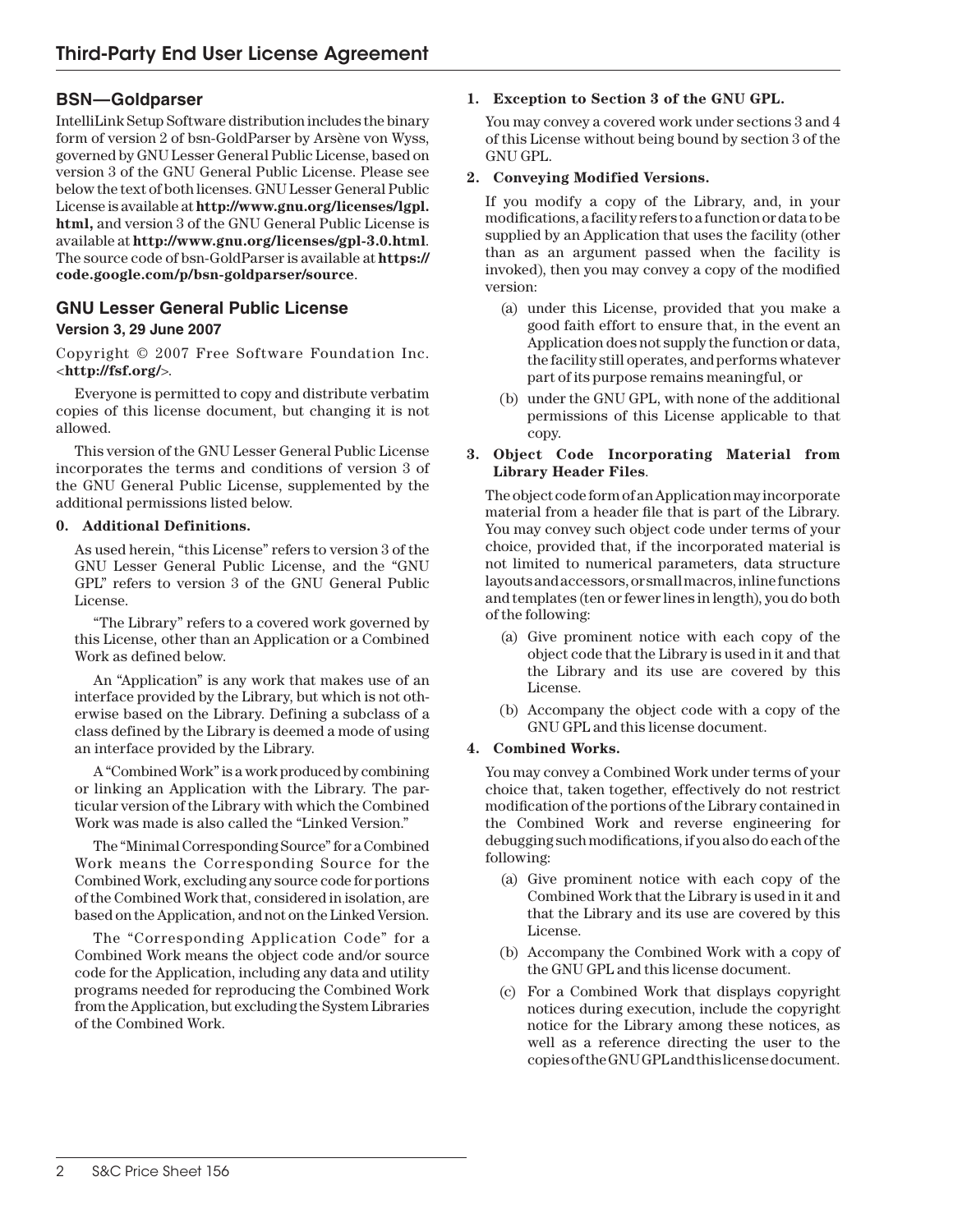- (d) Do one of the following:
	- (0) Convey the Minimal Corresponding Source under the terms of this License, and the Corresponding Application Code in a form suitable for, and under terms that permit, the user to recombine or relink the Application with a modified version of the Linked Version to produce a modified Combined Work, in the manner specified by section 6 of the GNU GPL for conveying Corresponding Source.
	- (1) Use a suitable shared library mechanism for linking with the Library. A suitable mechanism is one that (a) uses at run time a copy of the Library already present on the user's computer system, and (b) will operate properly with a modified version of the Library that is interface-compatible with the Linked Version.
- (b) Provide Installation Information, but only if you would otherwise be required to provide such information under section 6 of the GNU GPL, and only to the extent that such information is necessary to install and execute a modied version of the Combined Work produced by recombining or relinking the Application with a modified version of the Linked Version. (If you use option 4d0, the Installation Information must accompany the Minimal Corresponding Source and Corresponding Application Code. If you use option 4d1, you must provide the Installation Information in the manner specified by section  $6$ of the GNU GPL for conveying Corresponding Source.)

#### **5. Combined Libraries.**

You may place library facilities that are a work based on the Library side by side in a single library together with other library facilities that are not Applications and are not covered by this License, and convey such a combined library under terms of your choice, if you do both of the following:

- (a) Accompany the combined library with a copy of the same work based on the Library, uncombined with any other library facilities, conveyed under the terms of this License
- (b) Give prominent notice with the combined library that part of it is a work based on the Library, and explaining where to find the accompanying uncombined form of the same work

#### **6. Revised Versions of the GNU Lesser General Public License**.

The Free Software Foundation may publish revised and/or new versions of the GNU Lesser General Public License from time to time. Such new versions will be similar in spirit to the present version, but may differ in detail to address new problems or concerns.

Each version is given a distinguishing version number. If the Library as you received it specifies that a certain numbered version of the GNU Lesser General Public License "or any later version" applies to it, you have the option of following the terms and conditions either of that published version or of any later version published by the Free Software Foundation. If the Library as you received it does not specify a version number of the GNU Lesser General Public License, you may choose any version of the GNU Lesser General Public License ever published by the Free Software Foundation.

If the Library as you received it specifies that a proxy can decide whether future versions of the GNU Lesser General Public License shall apply, that proxy's public statement of acceptance of any version is permanent authorization for you to choose that version for the Library.

## **GNU General Public License**

#### **Version 3, 29 June 2007**

Copyright © 2007 Free Software Foundation Inc. <**http://fsf.org/**>.

Everyone is permitted to copy and distribute verbatim copies of this license document, but changing it is not allowed.

#### **Preamble**

The GNU General Public License is a free, copyleft license for software and other kinds of works.

The licenses for most software and other practical works are designed to take away your freedom to share and change the works. By contrast, the GNU General Public License is intended to guarantee your freedom to share and change all versions of a program—to make sure it remains free software for all its users. We, the Free Software Foundation, use the GNU General Public License for most of our software; it applies also to any other work released this way by its authors. You can apply it to your programs, too.

When we speak of free software, we are referring to freedom, not price. Our General Public Licenses are designed to make sure that you have the freedom to distribute copies of free software (and charge for them if you wish), that you receive source code or can get it if you want it, that you can change the software or use pieces of it in new free programs, and that you know you can do these things.

To protect your rights, we need to prevent others from denying you these rights or asking you to surrender the rights. Therefore, you have certain responsibilities if you distribute copies of the software, or if you modify it: responsibilities to respect the freedom of others.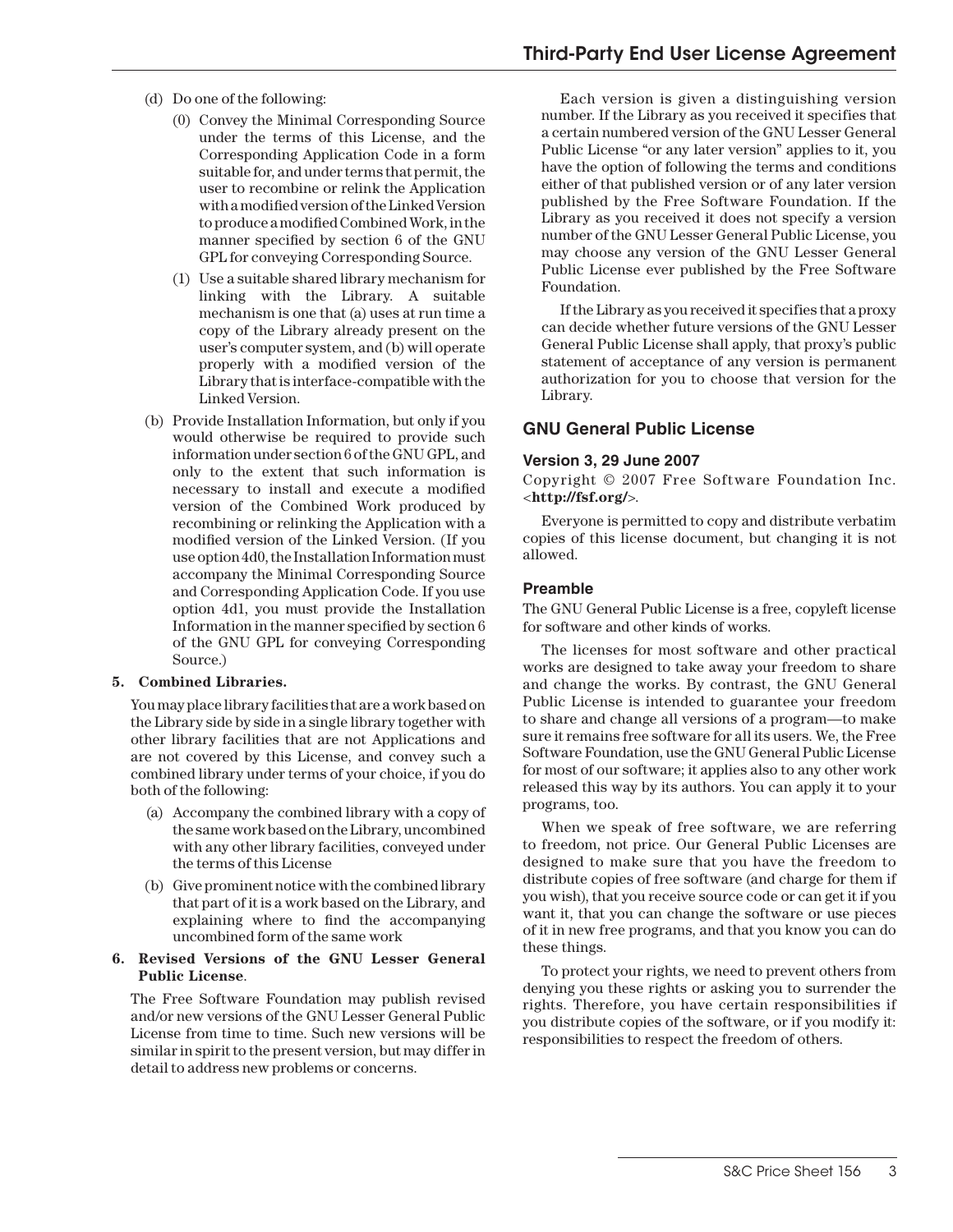For example, if you distribute copies of such a program, whether gratis or for a fee, you must pass on to the recipients the same freedoms that you received. You must make sure that they, too, receive or can get the source code. And you must show them these terms so they know their rights.

Developers that use the GNU GPL protect your rights with two steps: (1) assert copyright on the software, and (2) offer you this License giving you legal permission to copy, distribute and/or modify it.

For the developers' and authors' protection, the GPL clearly explains that there is no warranty for this free software. For both users' and authors' sake, the GPL requires that modified versions be marked as changed, so that their problems will not be attributed erroneously to authors of previous versions.

Some devices are designed to deny users access to install or run modified versions of the software inside them, although the manufacturer can do so. This is fundamentally incompatible with the aim of protecting users' freedom to change the software. The systematic pattern of such abuse occurs in the area of products for individuals to use, which is precisely where it is most unacceptable. Therefore, we have designed this version of the GPL to prohibit the practice for those products. If such problems arise substantially in other domains, we stand ready to extend this provision to those domains in future versions of the GPL, as needed to protect the freedom of users.

Finally, every program is threatened constantly by software patents. States should not allow patents to restrict development and use of software on generalpurpose computers, but in those that do, we wish to avoid the special danger that patents applied to a free program could make it effectively proprietary. To prevent this, the GPL assures that patents cannot be used to render the program non-free.

The precise terms and conditions for copying, distribution and modification follow.

# **TERMS AND CONDITIONS**

## **0. Definitions.**

"This License" refers to version 3 of the GNU General Public License.

"Copyright" also means copyright-like laws that apply to other kinds of works, such as semiconductor masks.

"The Program" refers to any copyrightable work licensed under this License. Each licensee is addressed as "you." "Licensees" and "recipients" may be individuals or organizations.

To "modify" a work means to copy from or adapt all or part of the work in a fashion requiring copyright permission, other than the making of an exact copy. The resulting work is called a "modified version" of the earlier work or a work "based on" the earlier work.

A "covered work" means either the unmodified Program or a work based on the Program.

To "propagate" a work means to do anything with it that, without permission, would make you directly or secondarily liable for infringement under applicable copyright law, except executing it on a computer or modifying a private copy. Propagation includes copying, distribution (with or without modification), making available to the public, and in some countries other activities as well.

To "convey" a work means any kind of propagation that enables other parties to make or receive copies. Mere interaction with a user through a computer network, with no transfer of a copy, is not conveying.

An interactive user interface displays "Appropriate Legal Notices" to the extent that it includes a convenient and prominently visible feature that (1) displays an appropriate copyright notice, and (2) tells the user that there is no warranty for the work (except to the extent that warranties are provided), that licensees may convey the work under this License, and how to view a copy of this License. If the interface presents a list of user commands or options, such as a menu, a prominent item in the list meets this criterion.

#### **1. Source Code.**

The "source code" for a work means the preferred form of the work for making modifications to it. "Object" code" means any non-source form of a work.

A "Standard Interface" means an interface that either is an official standard defined by a recognized standards body, or, in the case of interfaces specified for a particular programming language, one that is widely used among developers working in that language.

The "System Libraries" of an executable work include anything, other than the work as a whole, that (a) is included in the normal form of packaging a Major Component, but which is not part of that Major Component, and (b) serves only to enable use of the work with that Major Component, or to implement a Standard Interface for which an implementation is available to the public in source code form. A "Major Component", in this context, means a major essential component (kernel, window system, and so on) of the specific operating system (if any) on which the executable work runs, or a compiler used to produce the work, or an object code interpreter used to run it.

The "Corresponding Source" for a work in object code form means all the source code needed to generate, install, and (for an executable work) run the object code and to modify the work, including scripts to control those activities. However, it does not include the work's System Libraries, or general-purpose tools or generally available free programs which are used unmodified in performing those activities but which are not part of the work. For example, Corresponding Source includes interface definition files associated with source files for the work, and the source code for shared libraries and dynamically linked subprograms that the work is specifically designed to require, such as by intimate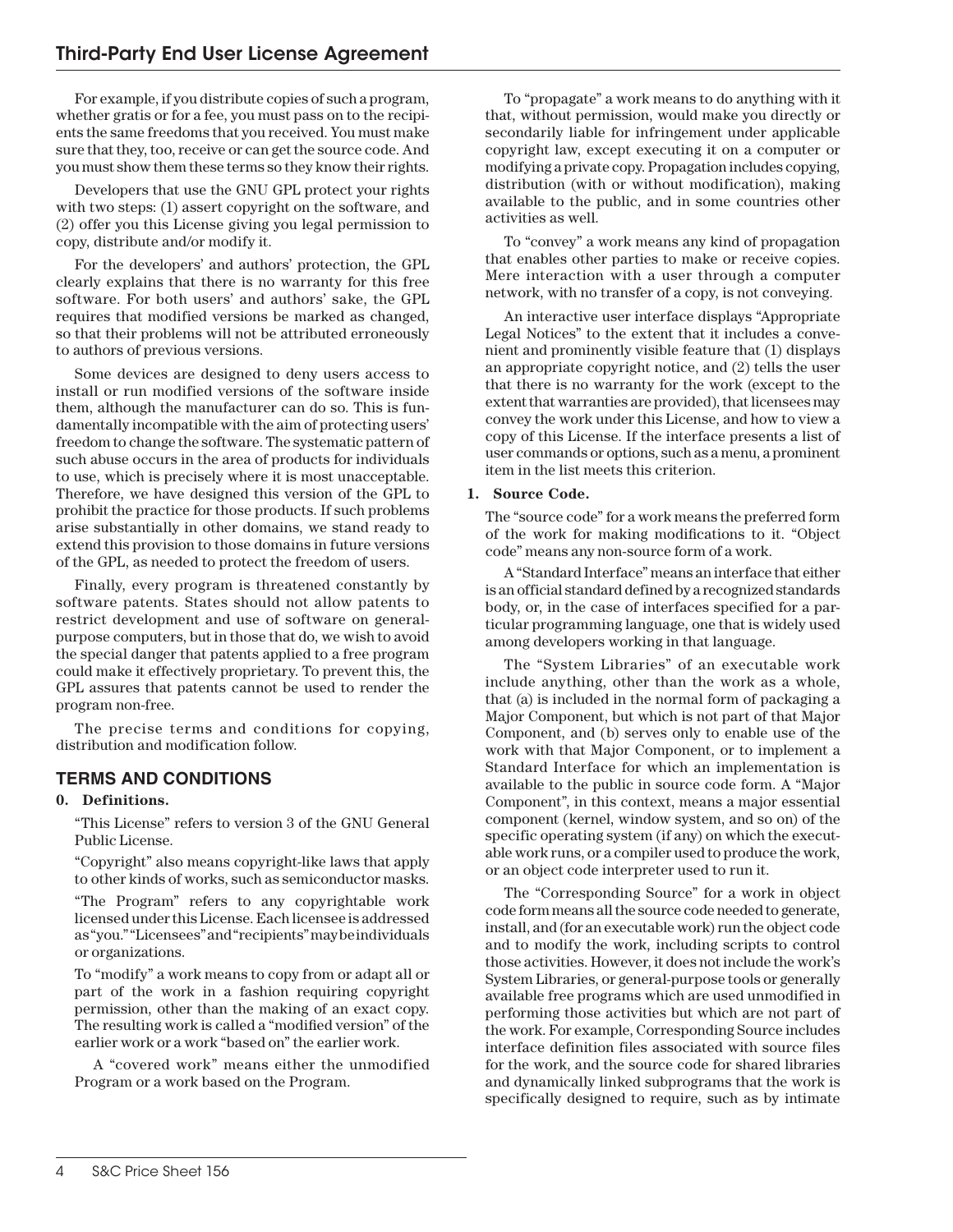data communication or control flow between those subprograms and other parts of the work.

The Corresponding Source need not include anything that users can regenerate automatically from other parts of the Corresponding Source.

The Corresponding Source for a work in source code form is that same work.

#### **2. Basic Permissions.**

All rights granted under this License are granted for the term of copyright on the Program, and are irrevocable provided the stated conditions are met. This License explicitly affirms your unlimited permission to run the unmodified Program. The output from running a covered work is covered by this License only if the output, given its content, constitutes a covered work. This License acknowledges your rights of fair use or other equivalent, as provided by copyright law.

You may make, run and propagate covered works that you do not convey, without conditions so long as your license otherwise remains in force. You may convey covered works to others for the sole purpose of having them make modifications exclusively for you, or provide you with facilities for running those works, provided that you comply with the terms of this License in conveying all material for which you do not control copyright. Those thus making or running the covered works for you must do so exclusively on your behalf, under your direction and control, on terms that prohibit them from making any copies of your copyrighted material outside their relationship with you.

Conveying under any other circumstances is permitted solely under the conditions stated below. Sublicensing is not allowed; section 10 makes it unnecessary.

#### **3. Protecting Users' Legal Rights From Anti-Circumvention Law.**

No covered work shall be deemed part of an effective technological measure under any applicable law fullling obligations under article 11 of the WIPO copyright treaty adopted on 20 December 1996, or similar laws prohibiting or restricting circumvention of such measures.

When you convey a covered work, you waive any legal power to forbid circumvention of technological measures to the extent such circumvention is effected by exercising rights under this License with respect to the covered work, and you disclaim any intention to limit operation or modification of the work as a means of enforcing, against the work's users, your or third parties' legal rights to forbid circumvention of technological measures.

## **4. Conveying Verbatim Copies.**

You may convey verbatim copies of the Program's source code as you receive it, in any medium, provided that you conspicuously and appropriately publish on each copy an appropriate copyright notice; keep intact

all notices stating that this License and any nonpermissive terms added in accord with section 7 apply to the code; keep intact all notices of the absence of any warranty; and give all recipients a copy of this License along with the Program.

You may charge any price or no price for each copy that you convey, and you may offer support or warranty protection for a fee.

#### **5. Conveying Modified Source Versions.**

You may convey a work based on the Program, or the modifications to produce it from the Program, in the form of source code under the terms of section 4, provided that you also meet all of these conditions:

- (a) The work must carry prominent notices stating that you modified it, and giving a relevant date.
- (b) The work must carry prominent notices stating that it is released under this License and any conditions added under section 7. This requirement modifies the requirement in section 4 to "keep intact all notices."
- (c) You must license the entire work, as a whole, under this License to anyone who comes into possession of a copy. This License will therefore apply, along with any applicable section 7 additional terms, to the whole of the work, and all its parts, regardless of how they are packaged. This License gives no permission to license the work in any other way, but it does not invalidate such permission if you have separately received it.
- (d) If the work has interactive user interfaces, each must display Appropriate Legal Notices; however, if the Program has interactive interfaces that do not display Appropriate Legal Notices, your work need not make them do so.

A compilation of a covered work with other separate and independent works, which are not by their nature extensions of the covered work, and which are not combined with it such as to form a larger program, in or on a volume of a storage or distribution medium, is called an "aggregate" if the compilation and its resulting copyright are not used to limit the access or legal rights of the compilation's users beyond what the individual works permit. Inclusion of a covered work in an aggregate does not cause this License to apply to the other parts of the aggregate.

## **6. Conveying Non-Source Forms.**

You may convey a covered work in object code form under the terms of sections 4 and 5, provided that you also convey the machine-readable Corresponding Source under the terms of this License, in one of these ways:

(a) Convey the object code in, or embodied in, a physical product (including a physical distribution medium), accompanied by the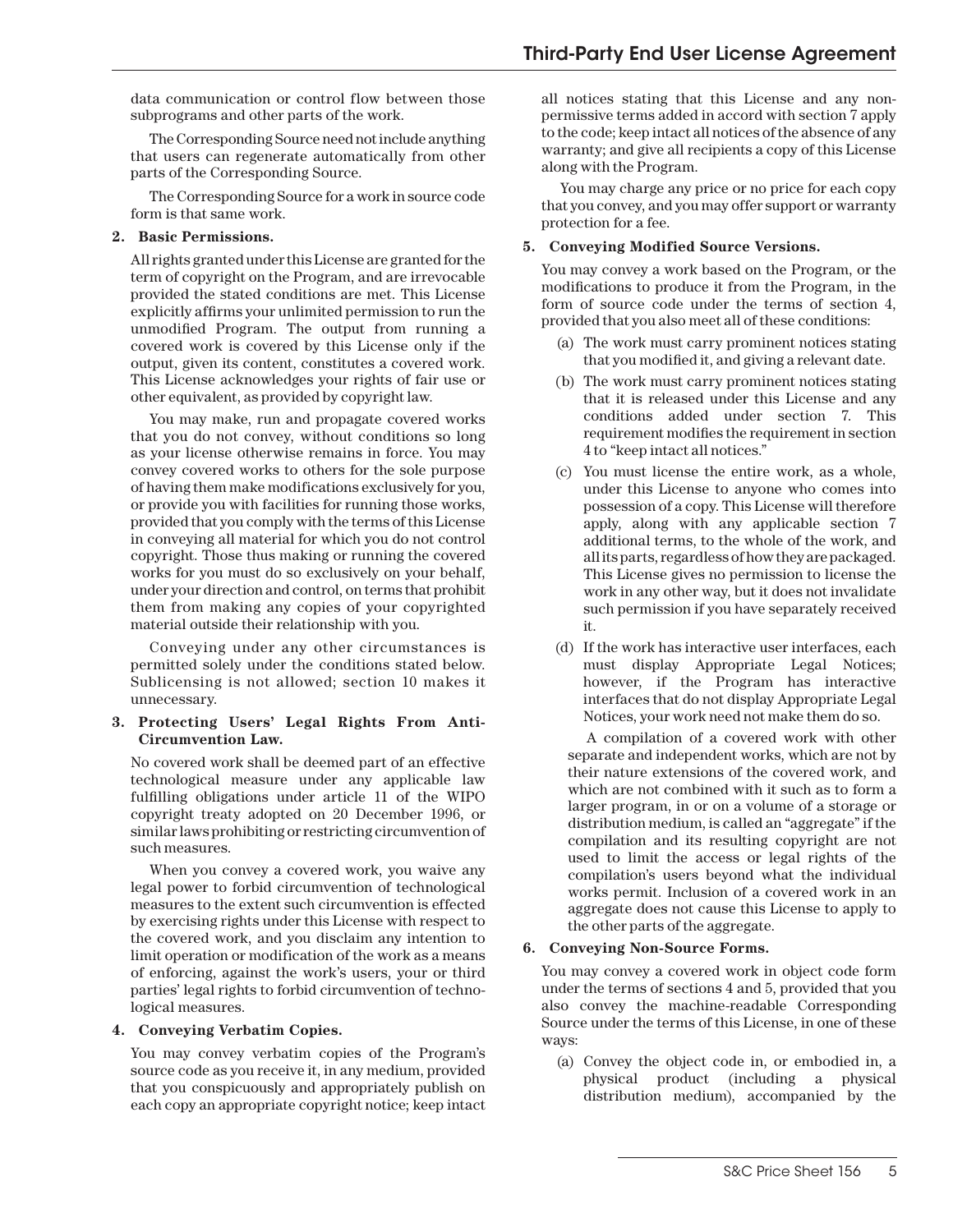Corresponding Source fixed on a durable physical medium customarily used for software interchange

- (b) Convey the object code in, or embodied in, a physical product (including a physical distribution medium), accompanied by a written offer, valid for at least three years and valid for as long as you offer spare parts or customer support for that product model, to give anyone who possesses the object code either (1) a copy of the Corresponding Source for all the software in the product that is covered by this License, on a durable physical medium customarily used for software interchange, for a price no more than your reasonable cost of physically performing this conveying of source, or (2) access to copy the Corresponding Source from a network server at no charge
- (c) Convey individual copies of the object code with a copy of the written offer to provide the Corresponding Source (This alternative is allowed only occasionally and non-commercially, and only if you received the object code with such an offer, in accord with subsection 6b.)
- (d) Convey the object code by offering access from a designated place (gratis or for a charge), and offer equivalent access to the Corresponding Source in the same way through the same place at no further charge (You need not require recipients to copy the Corresponding Source along with the object code. If the place to copy the object code is a network server, the Corresponding Source may be on a different server (operated by you or a third party) that supports equivalent copying facilities, provided you maintain clear directions next to the object code saying where to find the Corresponding Source. Regardless of what server hosts the Corresponding Source, you remain obligated to ensure that it is available for as long as needed to satisfy these requirements.)
- (e) Convey the object code using peer-to-peer transmission, provided you inform other peers where the object code and Corresponding Source of the work are being offered to the general public at no charge under subsection 6d

A separable portion of the object code, whose source code is excluded from the Corresponding Source as a System Library, need not be included in conveying the object code work.

A "User Product" is either (1) a "consumer product," which means any tangible personal property which is normally used for personal, family, or household purposes, or (2) anything designed or sold for incorporation into a dwelling. In determining whether a product is a consumer product, doubtful cases shall be resolved in favor of

coverage. For a particular product received by a particular user, "normally used" refers to a typical or common use of that class of product, regardless of the status of the particular user or of the way in which the particular user actually uses, or expects or is expected to use, the product. A product is a consumer product regardless of whether the product has substantial commercial, industrial or non-consumer uses, unless such uses represent the only signicant mode of use of the product.

"Installation Information" for a User Product means any methods, procedures, authorization keys, or other information required to install and execute modified versions of a covered work in that User Product from a modified version of its Corresponding Source. The information must suffice to ensure that the continued functioning of the modified object code is in no case prevented or interfered with solely because modification has been made.

If you convey an object code work under this section in, or with, or specifically for use in, a User Product, and the conveying occurs as part of a transaction in which the right of possession and use of the User Product is transferred to the recipient in perpetuity or for a fixed term (regardless of how the transaction is characterized), the Corresponding Source conveyed under this section must be accompanied by the Installation Information. But this requirement does not apply if neither you nor any third party retains the ability to install modified object code on the User Product (for example, the work has been installed in ROM).

The requirement to provide Installation Information does not include a requirement to continue to provide support service, warranty, or updates for a work that has been modified or installed by the recipient, or for the User Product in which it has been modified or installed. Access to a network may be denied when the modification itself materially and adversely affects the operation of the network or violates the rules and protocols for communication across the network.

Corresponding Source conveyed, and Installation Information provided, in accord with this section must be in a format that is publicly documented (and with an implementation available to the public in source code form), and must require no special password or key for unpacking, reading or copying.

## **7. Additional Terms.**

"Additional permissions" are terms that supplement the terms of this License by making exceptions from one or more of its conditions. Additional permissions that are applicable to the entire Program shall be treated as though they were included in this License, to the extent that they are valid under applicable law. If additional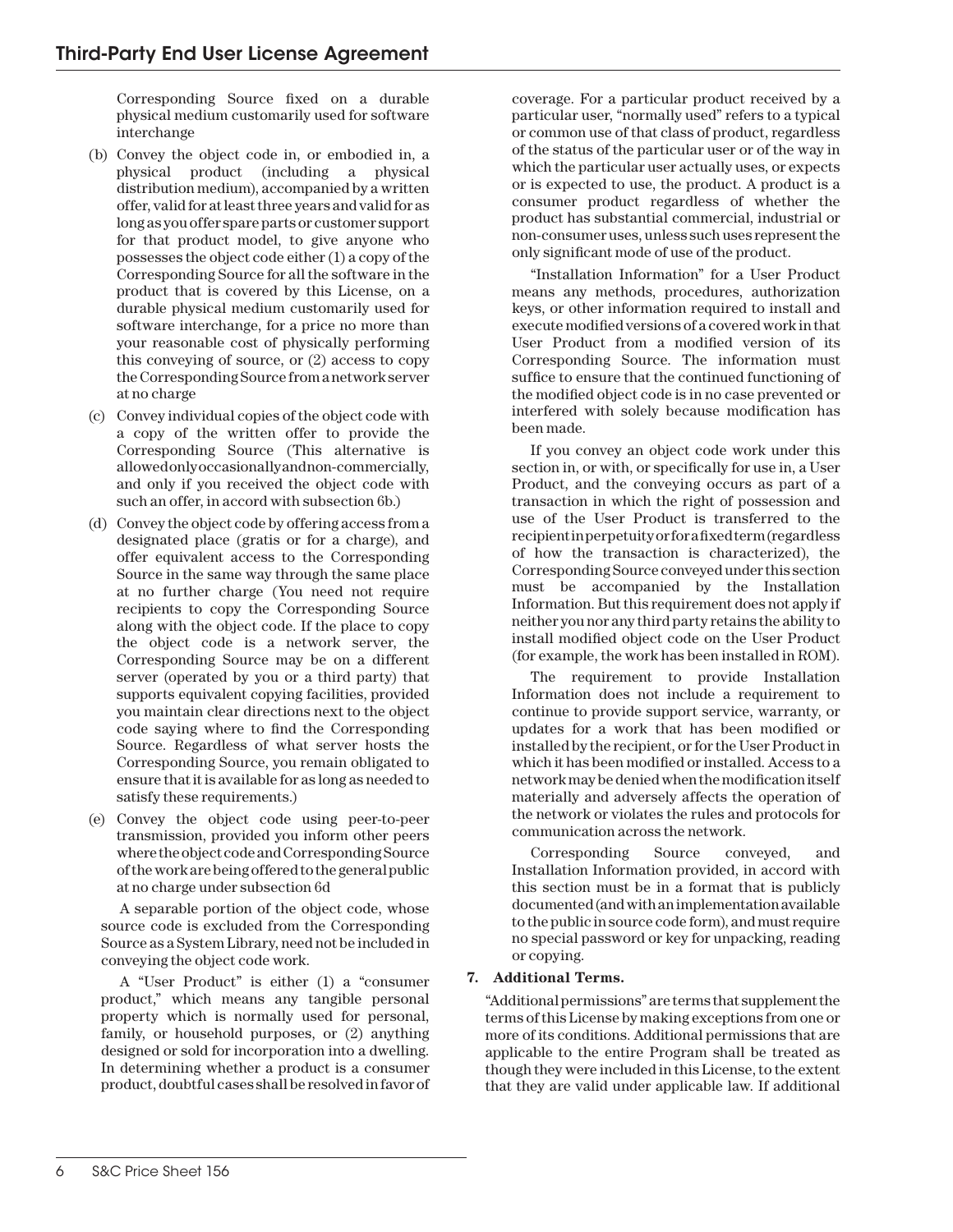permissions apply only to part of the Program, that part may be used separately under those permissions, but the entire Program remains governed by this License without regard to the additional permissions.

When you convey a copy of a covered work, you may at your option remove any additional permissions from that copy, or from any part of it. (Additional permissions may be written to require their own removal in certain cases when you modify the work.) You may place additional permissions on material, added by you to a covered work, for which you have or can give appropriate copyright permission.

Notwithstanding any other provision of this License, for material you add to a covered work, you may (if authorized by the copyright holders of that material) supplement the terms of this License with terms:

- (a) Disclaiming warranty or limiting liability differently from the terms of sections 15 and 16 of this License; or
- (b) Requiring preservation of specified reasonable legal notices or author attributions in that material or in the Appropriate Legal Notices displayed by works containing it; or
- (c) Prohibiting misrepresentation of the origin of that material, or requiring that modified versions of such material be marked in reasonable ways as different from the original version; or
- (d) Limiting the use for publicity purposes of names of licensors or authors of the material; or
- (e) Declining to grant rights under trademark law for use of some trade names, trademarks, or service marks; or
- (f) Requiring indemnication of licensors and authors of that material by anyone who conveys the material (or modified versions of it) with contractual assumptions of liability to the recipient, for any liability that these contractual assumptions directly impose on those licensors and authors.

All other non-permissive additional terms are considered "further restrictions" within the meaning of section 10. If the Program as you received it, or any part of it, contains a notice stating that it is governed by this License along with a term that is a further restriction, you may remove that term. If a license document contains a further restriction but permits relicensing or conveying under this License, you may add to a covered work material governed by the terms of that license document, provided that the further restriction does not survive such relicensing or conveying.

If you add terms to a covered work in accord with this section, you must place, in the relevant source files, a statement of the additional terms that apply to those files, or a notice indicating where to find the applicable terms.

Additional terms, permissive or non-permissive, may be stated in the form of a separately written license, or stated as exceptions; the above requirements apply either way.

#### **8. Termination.**

You may not propagate or modify a covered work except as expressly provided under this License. Any attempt otherwise to propagate or modify it is void, and will automatically terminate your rights under this License (including any patent licenses granted under the third paragraph of section 11).

However, if you cease all violation of this License, then your license from a particular copyright holder is reinstated (a) provisionally, unless and until the copyright holder explicitly and finally terminates your license, and (b) permanently, if the copyright holder fails to notify you of the violation by some reasonable means prior to 60 days after the cessation.

Moreover, your license from a particular copyright holder is reinstated permanently if the copyright holder notifies you of the violation by some reasonable means, this is the first time you have received notice of violation of this License (for any work) from that copyright holder, and you cure the violation prior to 30 days after your receipt of the notice.

Termination of your rights under this section does not terminate the licenses of parties who have received copies or rights from you under this License. If your rights have been terminated and not permanently reinstated, you do not qualify to receive new licenses for the same material under section 10.

#### **9. Acceptance Not Required for Having Copies.**

You are not required to accept this License in order to receive or run a copy of the Program. Ancillary propagation of a covered work occurring solely as a consequence of using peer-to-peer transmission to receive a copy likewise does not require acceptance. However, nothing other than this License grants you permission to propagate or modify any covered work. These actions infringe copyright if you do not accept this License. Therefore, by modifying or propagating a covered work, you indicate your acceptance of this License to do so.

#### **10. Automatic Licensing of Downstream Recipients.**

Each time you convey a covered work, the recipient automatically receives a license from the original licensors, to run, modify and propagate that work, subject to this License. You are not responsible for enforcing compliance by third parties with this License.

An "entity transaction" is a transaction transferring control of an organization, or substantially all assets of one, or subdividing an organization, or merging organizations. If propagation of a covered work results from an entity transaction, each party to that transaction who receives a copy of the work also receives whatever licenses to the work the party's predecessor in interest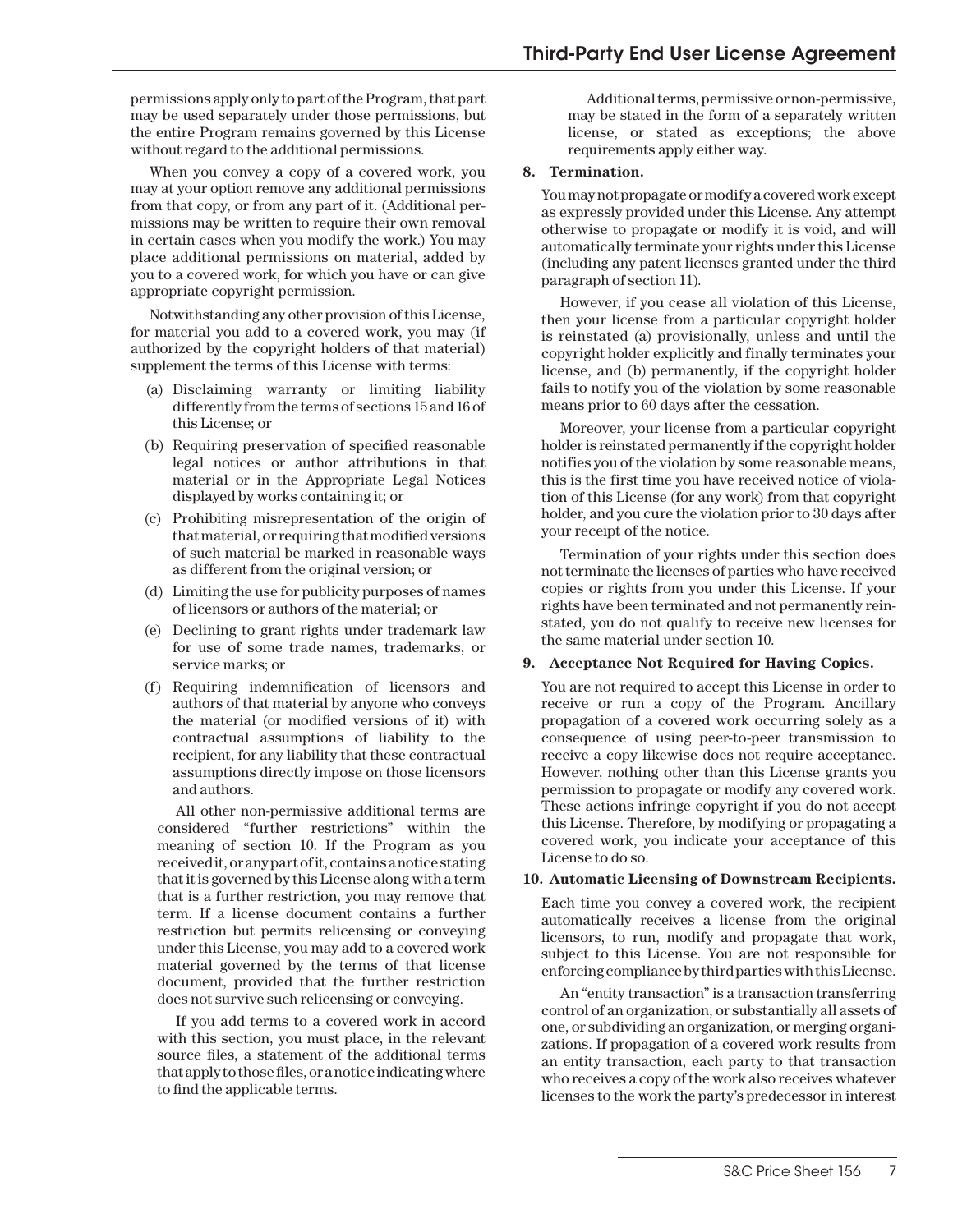had or could give under the previous paragraph, plus a right to possession of the Corresponding Source of the work from the predecessor in interest, if the predecessor has it or can get it with reasonable efforts.

You may not impose any further restrictions on the exercise of the rights granted or affirmed under this License. For example, you may not impose a license fee, royalty, or other charge for exercise of rights granted under this License, and you may not initiate litigation (including a cross-claim or counterclaim in a lawsuit) alleging that any patent claim is infringed by making, using, selling, offering for sale, or importing the Program or any portion of it.

## **11. Patents.**

A "contributor" is a copyright holder who authorizes use under this License of the Program or a work on which the Program is based. The work thus licensed is called the contributor's "contributor version."

A contributor's "essential patent claims" are all patent claims owned or controlled by the contributor, whether already acquired or hereafter acquired, that would be infringed by some manner, permitted by this License, of making, using, or selling its contributor version, but do not include claims that would be infringed only as a consequence of further modification of the contributor version. For purposes of this definition, "control" includes the right to grant patent sublicenses in a manner consistent with the requirements of this License.

Each contributor grants you a non-exclusive, worldwide, royalty-free patent license under the contributor's essential patent claims, to make, use, sell, offer for sale, import and otherwise run, modify and propagate the contents of its contributor version.

In the following three paragraphs, a "patent license" is any express agreement or commitment, however denominated, not to enforce a patent (such as an express permission to practice a patent or covenant not to sue for patent infringement). To "grant" such a patent license to a party means to make such an agreement or commitment not to enforce a patent against the party.

If you convey a covered work, knowingly relying on a patent license, and the Corresponding Source of the work is not available for anyone to copy, free of charge and under the terms of this License, through a publicly available network server or other readily accessible means, then you must either (1) cause the Corresponding Source to be so available, or (2) arrange to deprive yourself of the benefit of the patent license for this particular work, or (3) arrange, in a manner consistent with the requirements of this License, to extend the patent license to downstream recipients. "Knowingly relying" means you have actual knowledge that, but for the patent license, your conveying the covered work in a country, or your recipient's use of the covered work in a country, would infringe one or more identifiable patents in that country that you have reason to believe are valid.

If, pursuant to or in connection with a single transaction or arrangement, you convey, or propagate by procuring conveyance of, a covered work, and grant a patent license to some of the parties receiving the covered work authorizing them to use, propagate, modify or convey a specific copy of the covered work, then the patent license you grant is automatically extended to all recipients of the covered work and works based on it.

A patent license is "discriminatory" if it does not include within the scope of its coverage, prohibits the exercise of, or is conditioned on the non-exercise of one or more of the rights that are specifically granted under this License. You may not convey a covered work if you are a party to an arrangement with a third party that is in the business of distributing software, under which you make payment to the third party based on the extent of your activity of conveying the work, and under which the third party grants, to any of the parties who would receive the covered work from you, a discriminatory patent license (a) in connection with copies of the covered work conveyed by you (or copies made from those copies), or (b) primarily for and in connection with specific products or compilations that contain the covered work, unless you entered into that arrangement, or that patent license was granted, prior to 28 March 2007.

Nothing in this License shall be construed as excluding or limiting any implied license or other defenses to infringement that may otherwise be available to you under applicable patent law.

## **12. No Surrender of Others' Freedom.**

If conditions are imposed on you (whether by court order, agreement or otherwise) that contradict the conditions of this License, they do not excuse you from the conditions of this License. If you cannot convey a covered work so as to satisfy simultaneously your obligations under this License and any other pertinent obligations, then as a consequence you may not convey it at all. For example, if you agree to terms that obligate you to collect a royalty for further conveying from those to whom you convey the Program, the only way you could satisfy both those terms and this License would be to refrain entirely from conveying the Program.

## **13.Use with the GNU Affero General Public License.**

Notwithstanding any other provision of this License, you have permission to link or combine any covered work with a work licensed under version 3 of the GNU Affero General Public License into a single combined work, and to convey the resulting work. The terms of this License will continue to apply to the part which is the covered work, but the special requirements of the GNU Affero General Public License, section 13, concerning interaction through a network will apply to the combination as such.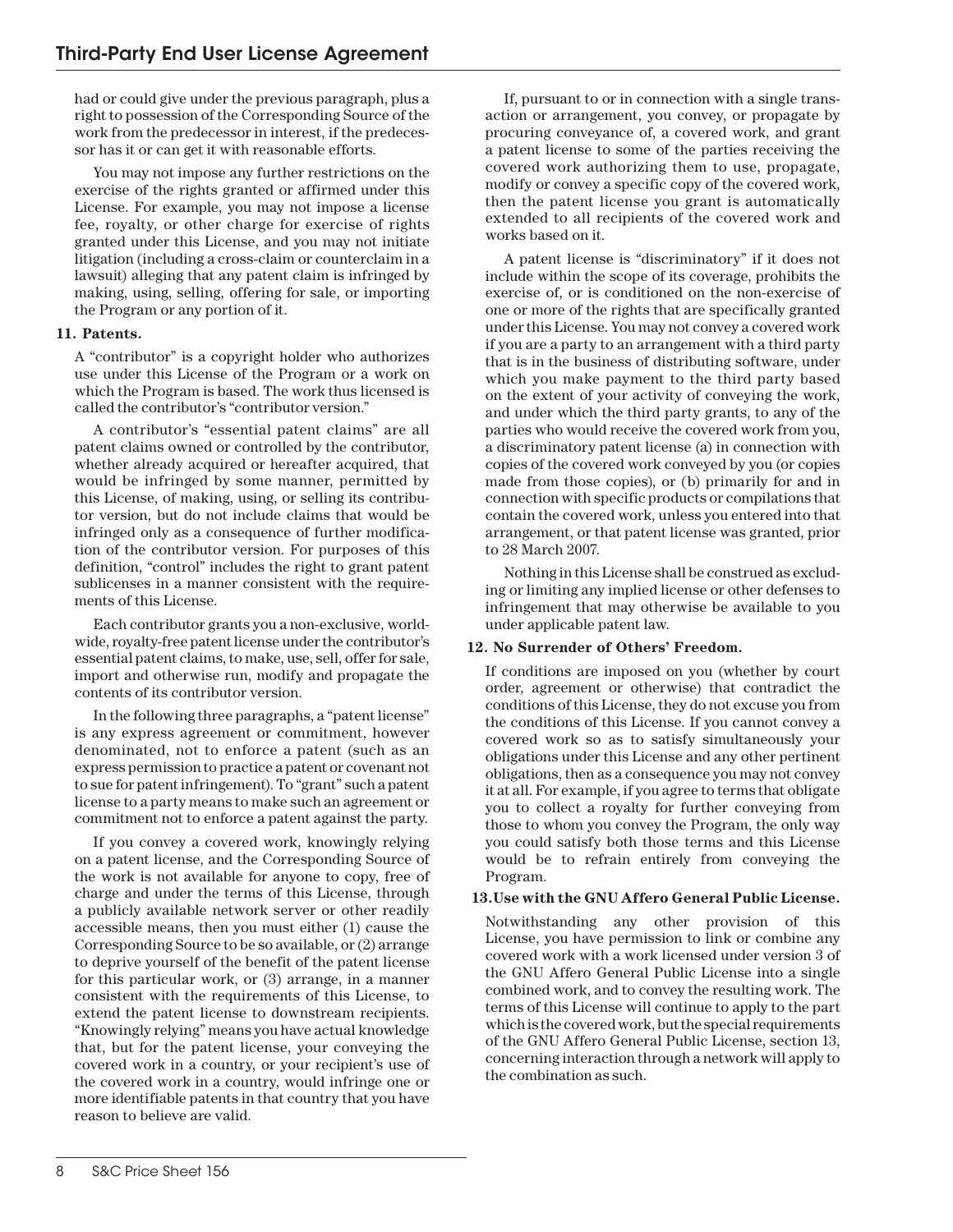#### **14. Revised Versions of this License.**

The Free Software Foundation may publish revised and/or new versions of the GNU General Public License from time to time. Such new versions will be similar in spirit to the present version, but may differ in detail to address new problems or concerns.

Each version is given a distinguishing version number. If the Program specifies that a certain numbered version of the GNU General Public License "or any later version" applies to it, you have the option of following the terms and conditions either of that numbered version or of any later version published by the Free Software Foundation. If the Program does not specify a version number of the GNU General Public License, you may choose any version ever published by the Free Software Foundation.

If the Program specifies that a proxy can decide which future versions of the GNU General Public License can be used, that proxy's public statement of acceptance of a version permanently authorizes you to choose that version for the Program.

Later license versions may give you additional or different permissions. However, no additional obligations are imposed on any author or copyright holder as a result of your choosing to follow a later version.

#### **15. Disclaimer of Warranty.**

THERE IS NO WARRANTY FOR THE PROGRAM, TO THE EXTENT PERMITTED BY APPLICABLE LAW. EXCEPT WHEN OTHERWISE STATED IN WRITING THE COPYRIGHT HOLDERS AND/OR OTHER PARTIES PROVIDE THE PROGRAM "AS IS" WITHOUT WARRANTY OF ANY KIND, EITHER

EXPRESSED OR IMPLIED, INCLUDING, BUT NOT LIMITED TO, THE IMPLIED WARRANTIES OF MERCHANTABILITY AND FITNESS FOR A PARTICULAR PURPOSE. THE ENTIRE RISK AS TO THE QUALITY AND PERFORMANCE OF THE PROGRAM IS WITH YOU. SHOULD THE PROGRAM PROVE DEFECTIVE, YOU ASSUME THE COST OF ALL NECESSARY SERVICING, REPAIR OR CORRECTION.

#### **16. Limitation of Liability.**

IN NO EVENT UNLESS REQUIRED BY APPLICABLE LAW OR AGREED TO IN WRITING WILL ANY COPYRIGHT HOLDER, OR ANY OTHER PARTY WHO MODIFIES AND/OR CONVEYS THE PROGRAM AS PERMITTED ABOVE, BE LIABLE TO YOU FOR DAMAGES, INCLUDING ANY GENERAL, SPECIAL, INCIDENTAL OR CONSEQUENTIAL DAMAGES ARISING OUT OF THE USE OR INABILITY TO USE THE PROGRAM (INCLUDING BUT NOT LIMITED TO LOSS OF DATA OR DATA BEING RENDERED INACCURATE OR LOSSES SUSTAINED BY YOU OR THIRD PARTIES OR A FAILURE OF THE PROGRAM TO OPERATE WITH ANY OTHER PROGRAMS), EVEN IF SUCH HOLDER OR OTHER PARTY HAS BEEN ADVISED OF THE POSSIBILITY OF SUCH DAMAGES

#### **17. Interpretation of Sections 15 and 16.**

If the disclaimer of warranty and limitation of liability provided above cannot be given local legal effect according to their terms, reviewing courts shall apply local law that most closely approximates an absolute waiver of all civil liability in connection with the Program, unless a warranty or assumption of liability accompanies a copy of the Program in return for a fee.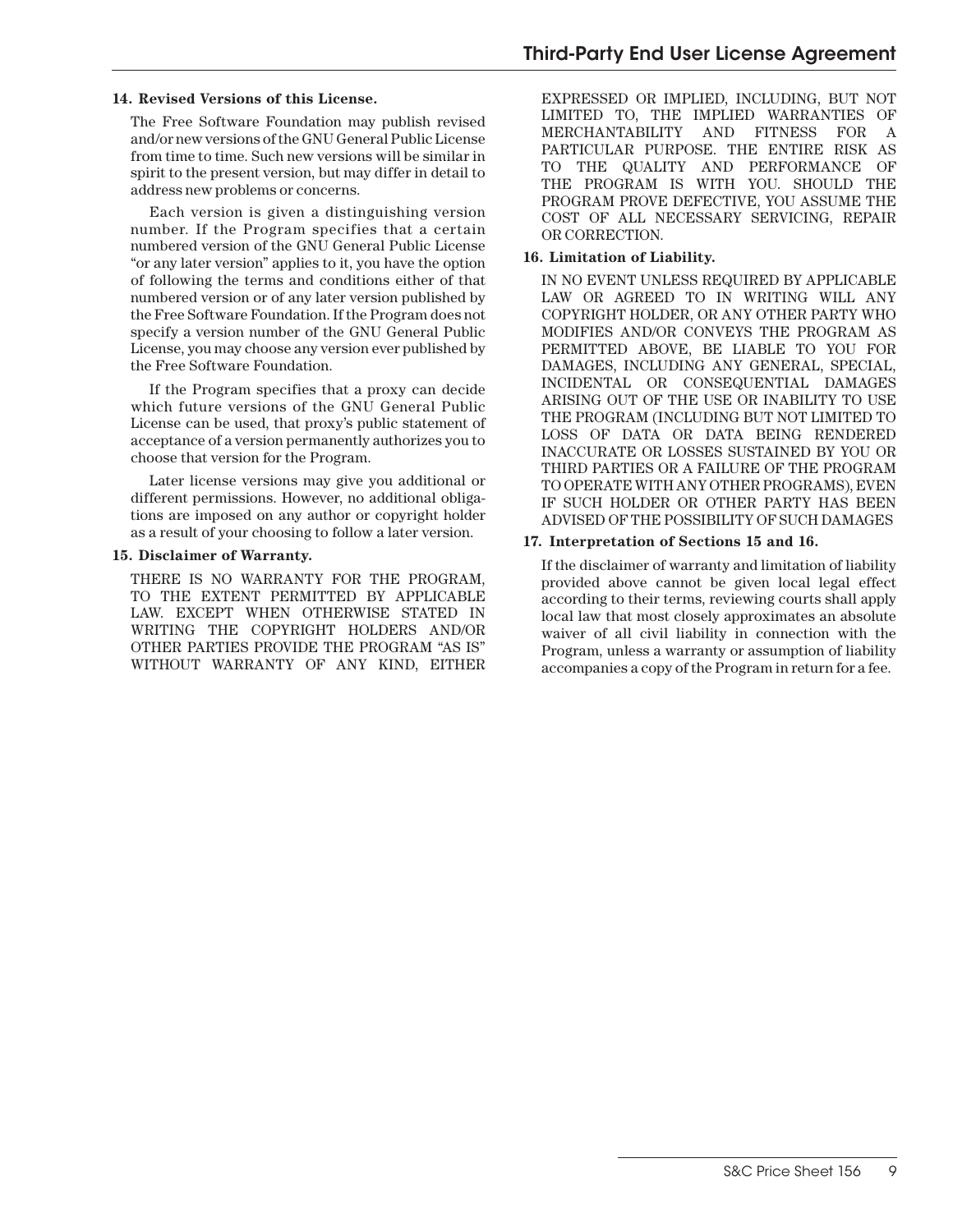# **END OF TERMS AND CONDITIONS**

## **How to Apply These Terms to Your New Programs**

If you develop a new program, and you want it to be of the greatest possible use to the public, the best way to achieve this is to make it free software which everyone can redistribute and change under these terms.

To do so, attach the following notices to the program. It is safest to attach them to the start of each source file to most effectively state the exclusion of warranty; and each file should have at least the "copyright" line and a pointer to where the full notice is found.

<one line to give the program's name and a brief idea of what it does.> Copyright  $(C)$  <year> <name of author>

This program is free software: you can redistribute it and/or modify it under the terms of the GNU General Public License as published by the Free Software Foundation, either version 3 of the License, or (at your option) any later version.

 This program is distributed in the hope that it will be useful, but WITHOUT ANY WARRANTY; without even the implied warranty of MERCHANTABILITY or FITNESS FOR A PARTICULAR PURPOSE. See the GNU General Public License for more details.

You should have received a copy of the GNU General Public License along with this program. If not, see <**http:// www.gnu.org/licenses/**>.

Also add information on how to contact you by electronic and paper mail.

If the program does terminal interaction, make it output a short notice like this when it starts in an interactive mode:

<program> Copyright (C) <year> <name of author> This program comes with ABSOLUTELY NO WARRANTY; for details type "show w".

This is free software, and you are welcome to redistribute it under certain conditions; type "show c" for details.

The hypothetical commands "show w" and "show c" should show the appropriate parts of the General Public License. Of course, your program's commands might be different; for a GUI interface, you would use an "about box."

You should also get your employer (if you work as a programmer) or school, if any, to sign a "copyright disclaimer" for the program, if necessary. For more information on this, and how to apply and follow the GNU GPL, see <**http://www.gnu.org/licenses/**>.

The GNU General Public License does not permit incorporating your program into proprietary programs. If your program is a subroutine library, you may consider it more useful to permit linking proprietary applications with the library. If this is what you want to do, use the GNU Lesser General Public License instead of this License. But first, please read <**http://www.gnu.org/philosophy/why-notlgpl.html**>.